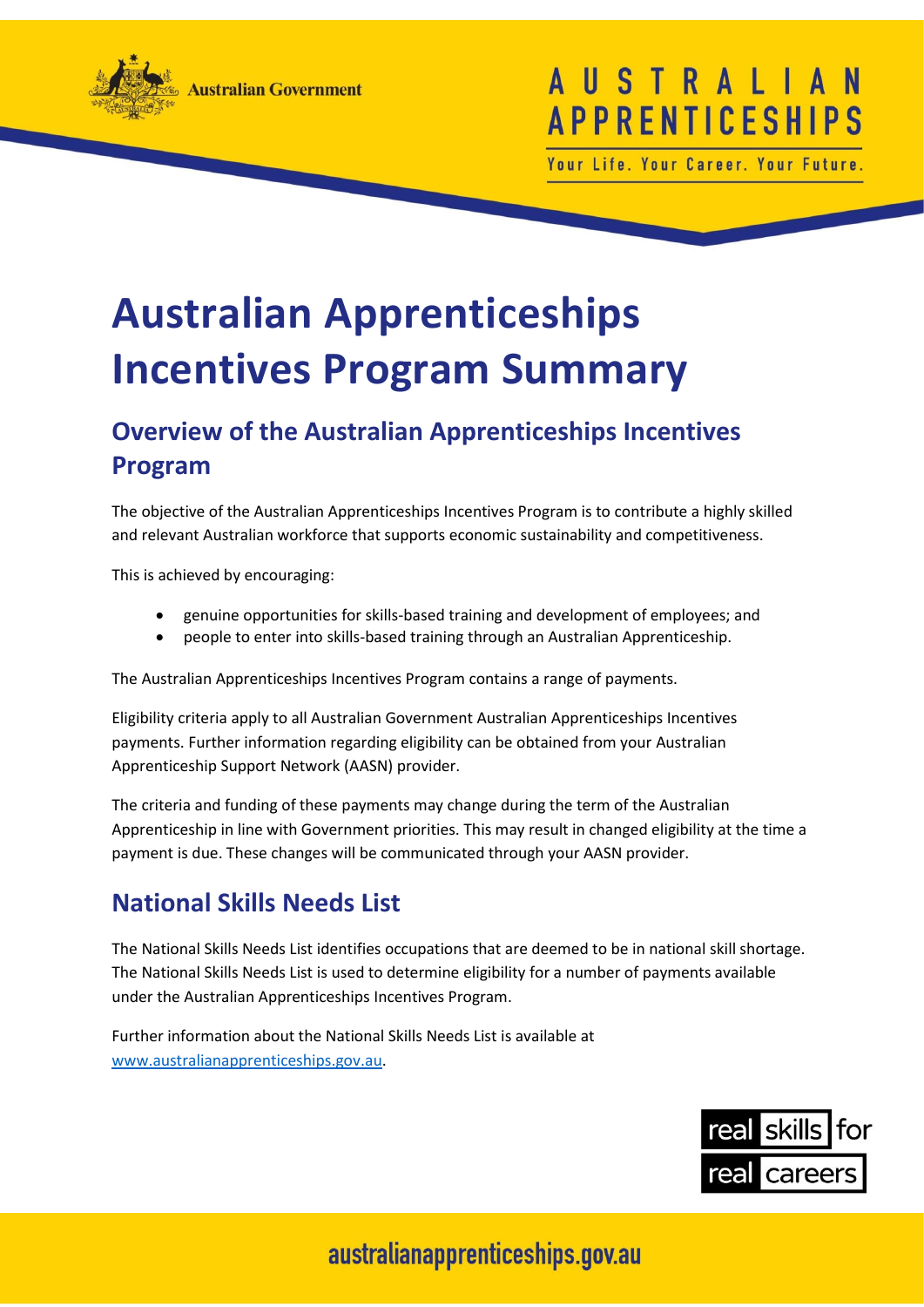#### **Priority Occupations**

Support through the Australian Apprenticeships Incentives Program is also provided to employers of Australian Apprentices working towards a Priority Occupation. The eligible Priority Occupations are Aged Care, Child Care, Disability Care Workers and Enrolled Nurses.

For more information and assistance regarding Australian Apprenticeships, including eligibility advice on payments available under the Australian Apprenticeships Incentives Program, contact an AASN provider.

#### **List of Australian Apprenticeships Incentives Program payments**

Your local AASN provider will help you to determine your eligibility for incentives payments.

| <b>Employer Incentives</b>                                    |         |                                                                                                                                                                                                                                                                                                                                                                                                                                                                                                                                                                                                                                                                                  |
|---------------------------------------------------------------|---------|----------------------------------------------------------------------------------------------------------------------------------------------------------------------------------------------------------------------------------------------------------------------------------------------------------------------------------------------------------------------------------------------------------------------------------------------------------------------------------------------------------------------------------------------------------------------------------------------------------------------------------------------------------------------------------|
| Payments available at Commencement                            |         |                                                                                                                                                                                                                                                                                                                                                                                                                                                                                                                                                                                                                                                                                  |
|                                                               | \$1,250 | Available where an employer commences a full-time or part-time<br>new worker Australian Apprentice undertaking a Certificate II<br>level qualification, where the Australian Apprentice is deemed to<br>be part of a nominated equity group.                                                                                                                                                                                                                                                                                                                                                                                                                                     |
|                                                               | \$1,500 | Available where an employer commences a full-time or part-time<br>new worker or existing worker Australian Apprentice<br>undertaking a Certificate III or IV level qualification that leads to<br>an occupation on the National Skills Needs List (including<br>Australian School-based Apprenticeships).                                                                                                                                                                                                                                                                                                                                                                        |
| <b>Commencement Incentive</b>                                 | \$1,500 | Available where an employer commences:<br>A new worker full-time Australian Apprentice undertaking a<br>Certificate III or IV level qualification that leads to a Priority<br>occupation (including Australian School-based<br>Apprenticeships).<br>A new worker full-time Australian Apprentice undertaking a<br>Certificate III or IV level qualification in a non-priority<br>occupation (including Australian School-based<br>Apprenticeships).<br>A new worker full-time or part-time Australian Apprentice<br>undertaking a Diploma or Advanced Diploma level<br>qualification that leads to a Priority Occupation (including<br>Australian School-based Apprenticeships). |
| <b>Rural and Regional Skills Shortage</b><br>Incentive        | \$1,000 | Available where an employer commences a new worker or<br>existing worker Australian Apprentice undertaking a Certificate III<br>or IV qualification that leads to an occupation on the National<br>Skills Needs List in a rural and regional workplace.                                                                                                                                                                                                                                                                                                                                                                                                                          |
| <b>Declared Drought Area</b><br><b>Commencement Incentive</b> | \$1,500 | Available where an employer who holds a current Exceptional<br>Circumstances Drought Area certificate and commences a new<br>worker or existing worker Australian Apprentice deemed to be<br>part of a nominated equity group, undertaking an eligible<br>Certificate II level qualification.                                                                                                                                                                                                                                                                                                                                                                                    |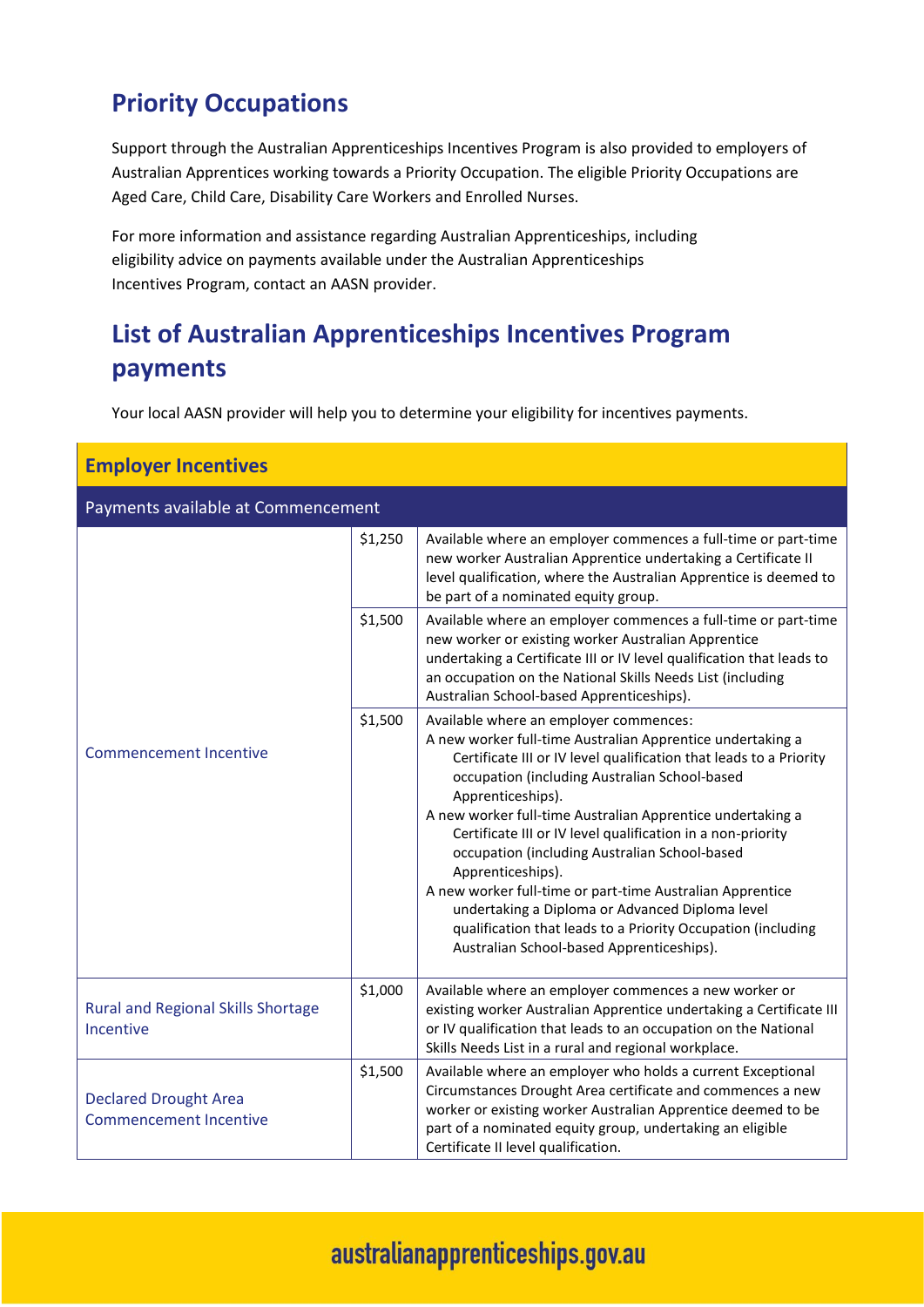| <b>Mature Aged Workers</b><br><b>Commencement Incentive</b>                       | \$750   | Available where an employer commences a new worker or<br>existing worker Australian Apprentice undertaking a Certificate II<br>or higher level qualification who is a disadvantaged person aged<br>45 years or more.                                                                                                                                                                                                                                                                                                                                                                                                                                                 |
|-----------------------------------------------------------------------------------|---------|----------------------------------------------------------------------------------------------------------------------------------------------------------------------------------------------------------------------------------------------------------------------------------------------------------------------------------------------------------------------------------------------------------------------------------------------------------------------------------------------------------------------------------------------------------------------------------------------------------------------------------------------------------------------|
| <b>Australian School-based</b><br>Apprenticeship<br><b>Commencement Incentive</b> | \$750   | Available where an employer commences a new worker or<br>existing worker Australian Apprentice undertaking a Certificate II<br>or higher level qualification in an endorsed Australian School-<br>based Apprenticeship.                                                                                                                                                                                                                                                                                                                                                                                                                                              |
| Payments available for Retention                                                  |         |                                                                                                                                                                                                                                                                                                                                                                                                                                                                                                                                                                                                                                                                      |
| <b>Australian School-based</b><br><b>Apprenticeship Retention Incentive</b>       | \$750   | Available where an employer continues to employ a Certificate II<br>or higher level Australian School-based Apprentice for at least 12<br>weeks after the student has completed secondary school.                                                                                                                                                                                                                                                                                                                                                                                                                                                                    |
| Payments available at Recommencement                                              |         |                                                                                                                                                                                                                                                                                                                                                                                                                                                                                                                                                                                                                                                                      |
| <b>Recommencement Incentive</b>                                                   | \$750   | Available where an employer recommences a full-time or part-<br>time new worker or existing worker Australian Apprentice<br>undertaking a Certificate III or IV level qualification that leads to<br>an occupation the National Skills Needs List (including Australian<br>School-based Apprenticeships).                                                                                                                                                                                                                                                                                                                                                            |
|                                                                                   | \$750   | Available where an employer recommences:<br>a new worker full-time Australian Apprentice undertaking a<br>Certificate III or IV level qualification that leads to a priority<br>occupation (including Australian School-based<br>Apprenticeships).<br>a new worker full-time Australian Apprentice undertaking a<br>Certificate III or IV level qualification in a non-priority<br>occupation (including Australian School-based<br>Apprenticeships).<br>a new worker full-time or part-time Australian Apprentice<br>undertaking a Diploma or Advanced Diploma level that leads<br>to a Priority Occupation (including Australian School-based<br>Apprenticeships). |
| Payments available at Completion                                                  |         |                                                                                                                                                                                                                                                                                                                                                                                                                                                                                                                                                                                                                                                                      |
| <b>Completion Incentive</b>                                                       | \$1,500 | Available for employers of new worker or existing worker part-<br>time Australian Apprentices who successfully complete a<br>Certificate III or IV level qualification that leads to a Priority<br>Occupation.                                                                                                                                                                                                                                                                                                                                                                                                                                                       |
|                                                                                   | \$1,500 | Available for employers of new worker Australian Apprentices<br>who successful complete a part-time Australian Apprenticeship.                                                                                                                                                                                                                                                                                                                                                                                                                                                                                                                                       |
|                                                                                   | \$2,500 | Available for employers of new worker or existing worker full-<br>time or part-time Australian Apprentices who successfully<br>complete a Certificate III or IV level qualification that leads to an<br>occupation on the National Skills Needs List (including Australian<br>School-based Apprenticeships).                                                                                                                                                                                                                                                                                                                                                         |
|                                                                                   | \$2,500 | Available for employers of new worker full-time Australian<br>Apprentices who successfully complete a:<br>Certificate III or IV level qualification that leads to a Priority<br>Occupation (including Australian School-based<br>Apprenticeships).<br>Certificate III or IV level qualification that leads to an occupation<br>in a non-priority occupation (including Australian School-<br>based Apprenticeships).                                                                                                                                                                                                                                                 |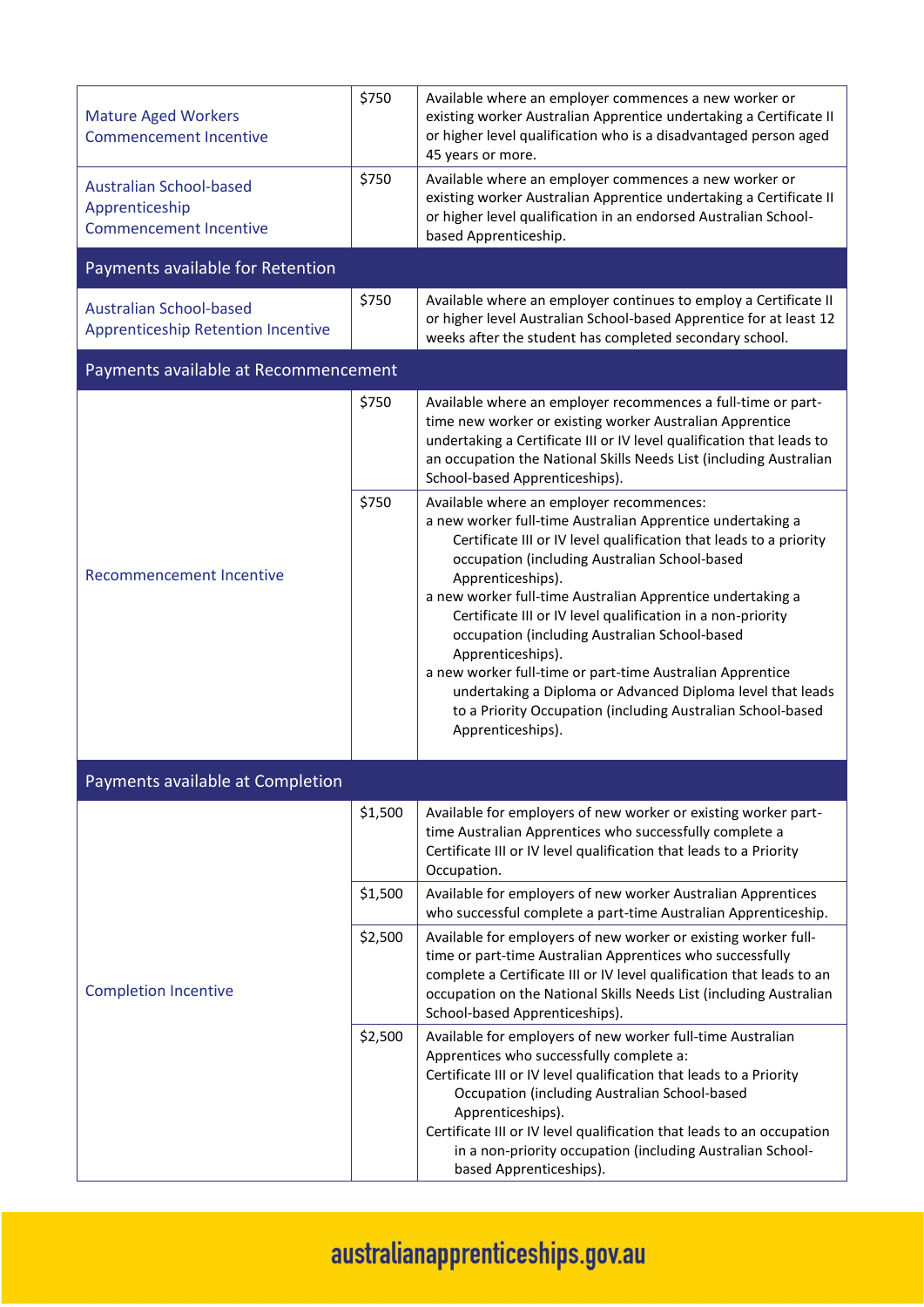|                                          | Also available for employers of new worker full-time or part-time<br>Australian Apprentices who successfully complete a:<br>Diploma or Advanced Diploma level qualification that leads to a<br>Priority Occupation (including Australian School-based<br>Apprenticeships).                                                                                                                                                                                                                                                                                                                                                                                                                                                                           |  |
|------------------------------------------|------------------------------------------------------------------------------------------------------------------------------------------------------------------------------------------------------------------------------------------------------------------------------------------------------------------------------------------------------------------------------------------------------------------------------------------------------------------------------------------------------------------------------------------------------------------------------------------------------------------------------------------------------------------------------------------------------------------------------------------------------|--|
| \$3,000                                  | Available for employers of existing worker full-time Australian<br>Apprentices who successfully complete a:<br>Certificate III or IV level qualification that leads to a Priority<br>Occupation (including Australian School-based<br>Apprenticeships).<br>Also available for employers of existing worker full-time or part-<br>time Australian Apprentices who successfully complete a:<br>Diploma or Advanced Diploma level qualification that leads to a<br>Priority Occupation (including Australian School-based<br>Apprenticeships).                                                                                                                                                                                                          |  |
| \$1,000                                  | Available for Group Training Organisations that support<br>Australian Apprentices deemed to be part of a nominated equity<br>group, to successfully complete a Certificate II level Australian<br>Apprenticeship.                                                                                                                                                                                                                                                                                                                                                                                                                                                                                                                                    |  |
| \$1,500                                  | Available for employers of Australian Apprentices deemed to be<br>part of a nominated equity group, who successfully complete an<br>eligible Certificate II qualification and who attracted a Declared<br>Drought Area Commencement Incentive.                                                                                                                                                                                                                                                                                                                                                                                                                                                                                                       |  |
| \$750                                    | Available for employers of an Australian Apprentice who<br>successfully completes a Certificate II or higher level qualification<br>and who attracted a Mature Aged Worker Commencement<br>Incentive.                                                                                                                                                                                                                                                                                                                                                                                                                                                                                                                                                |  |
|                                          |                                                                                                                                                                                                                                                                                                                                                                                                                                                                                                                                                                                                                                                                                                                                                      |  |
| \$4,000                                  | Available to employers of adult workers to upgrade their skills<br>through an Australian Apprenticeship at the Certificate III or<br>IV level in an occupation on the National Skills Needs List.<br>An adult apprentice is defined as being aged 21 years or over if<br>they commenced their apprenticeship on or after 1 July<br>2019, or 25 years or over if they commenced prior to 1 July<br>2019.<br>Employers may be eligible for Support for Adult Australian<br>Apprentices where the actual wage paid to the Australian<br>Apprentice is equal to or greater than the National Minimum<br>Wage.<br>Employers may be eligible once the Australian Apprentice has<br>successfully completed 12 months of their Australian<br>Apprenticeship. |  |
| Australian Apprentice Wage Subsidy trial |                                                                                                                                                                                                                                                                                                                                                                                                                                                                                                                                                                                                                                                                                                                                                      |  |
|                                          | Available to employers who employ a new worker Australian Apprentice<br>undertaking a full-time Certificate III or IV qualification that leads to an<br>occupation listed on the National Skills Needs List in a rural or regional<br>Based on the award wage rate (modern award) under which an Australian<br>Apprentice is employed and provides support in the first three years of an<br>Australian Apprenticeship as follows: 75 per cent of the first year award                                                                                                                                                                                                                                                                               |  |
|                                          | workplace.                                                                                                                                                                                                                                                                                                                                                                                                                                                                                                                                                                                                                                                                                                                                           |  |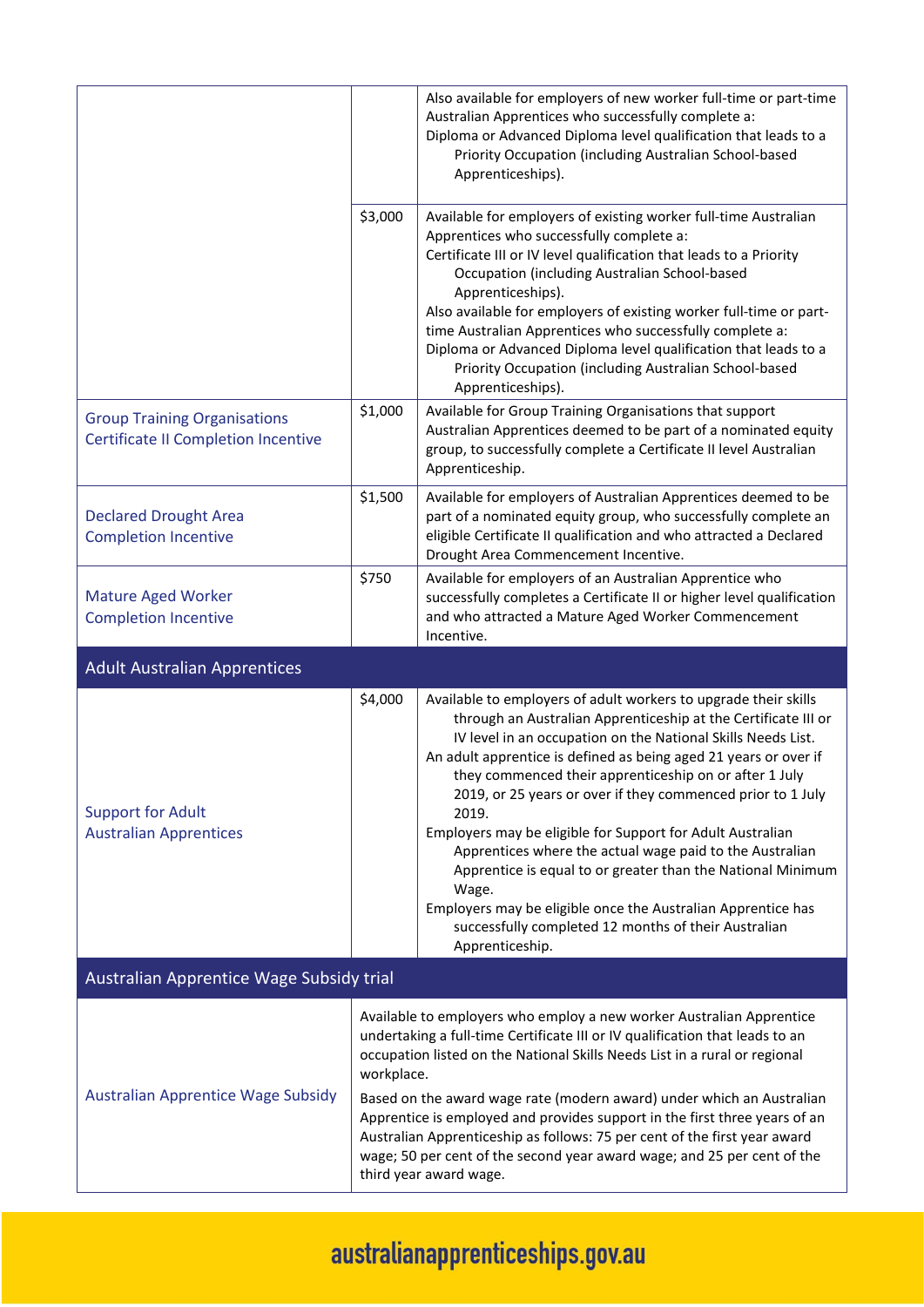| There are two phases of the Australian Apprentice Wage Subsidy Trial:                                                                              |
|----------------------------------------------------------------------------------------------------------------------------------------------------|
| Phase 1 is available to employers who sign-up and commence an Australian<br>Apprentice from 1 January 2019 and until 1,630 sign-ups have occurred. |
| Phase 2 is available to employers who sign-up and commence an Australian<br>Apprentice from 1 July 2019 and until 1,630 sign-ups have occurred.    |

| <b>Additional Identified Skills Shortage Payment</b> |                                                                                                                                                                                                                                                                                                                                                                                                                                                                                                                                                                                     |  |
|------------------------------------------------------|-------------------------------------------------------------------------------------------------------------------------------------------------------------------------------------------------------------------------------------------------------------------------------------------------------------------------------------------------------------------------------------------------------------------------------------------------------------------------------------------------------------------------------------------------------------------------------------|--|
| <b>Employer payment</b>                              | Available to employers of Australian Apprentices new to the<br>$\epsilon$<br>employer, commencing a Certificate III or IV level qualification leading<br>to an occupation on the AISS List.<br>Employers will only be eligible to claim the AISS payment for<br>$\bullet$<br>apprentices that qualify as being <i>additional</i> – that is, over and above<br>the employer's usual apprentice intake.<br>Eligible employers will receive \$2,000 at the 12 month point from<br>commencement of the apprenticeship and an additional \$2,000 at<br>completion of the apprenticeship. |  |
| Apprentice payment                                   | Available to apprentices new to the employer commencing a<br>Certificate III or IV level qualification leading to an occupation on the<br>AISS List.<br>Eligible apprentices will receive \$1,000 at the 12 month point from<br>٠<br>commencement of their apprenticeship and an additional \$1,000 at<br>completion of the apprenticeship.                                                                                                                                                                                                                                         |  |

| <b>Assistance for Australian Apprentices with Disability</b>      |                                                                                                                                                                                                                                                                                                                                                                                                                                                                                |  |
|-------------------------------------------------------------------|--------------------------------------------------------------------------------------------------------------------------------------------------------------------------------------------------------------------------------------------------------------------------------------------------------------------------------------------------------------------------------------------------------------------------------------------------------------------------------|--|
| Disabled Australian Apprentice Wage<br>Support (DAAWS)            | Disabled Australian Apprentice Wage Support provides additional<br>$\bullet$<br>assistance to employers who employ an Australian Apprentice with<br>disability in a Certificate II or higher level qualification.<br>Disabled Australian Apprentice Wage Support is paid at a rate of<br>٠<br>\$104.30 per week for a full-time Australian Apprentice, and on a pro-<br>rata scale according to the hours worked for a part-time Australian<br>Apprentice.                     |  |
| Off-the-job Tutorial, Mentor and<br><b>Interpreter Assistance</b> | Assistance for Tutorial, Mentor and Interpreter Services is available to<br>$\bullet$<br>Registered Training Organisations to support Australian Apprentices<br>with disability who are experiencing difficulty with the off-the-job<br>component of their Australian Apprenticeship because of their<br>disability.<br>Assistance for Tutorial, Mentor and Interpreter Services is paid at a<br>$\bullet$<br>rate of \$38.50 per hour (up to a maximum of \$5,500 per annum). |  |

| <b>Boosting Apprenticeship Commencements</b>                 |                                                                                                                                                                                                                                                                                                                                                                                                                            |
|--------------------------------------------------------------|----------------------------------------------------------------------------------------------------------------------------------------------------------------------------------------------------------------------------------------------------------------------------------------------------------------------------------------------------------------------------------------------------------------------------|
| <b>Boosting Apprenticeship</b><br>Commencements wage subsidy | Boosting Apprenticeship Commencements is available for employers<br>of Australian Apprentices who commence or recommence with an<br>employer of any size, including Group Training Organisations,<br>between 5 October 2020 and 30 September 2021 inclusive.<br>Eligible employers and Group Training Organisations will receive a<br>wage subsidy of up to 50 per cent of the Australian Apprentice's gross<br>wage paid. |